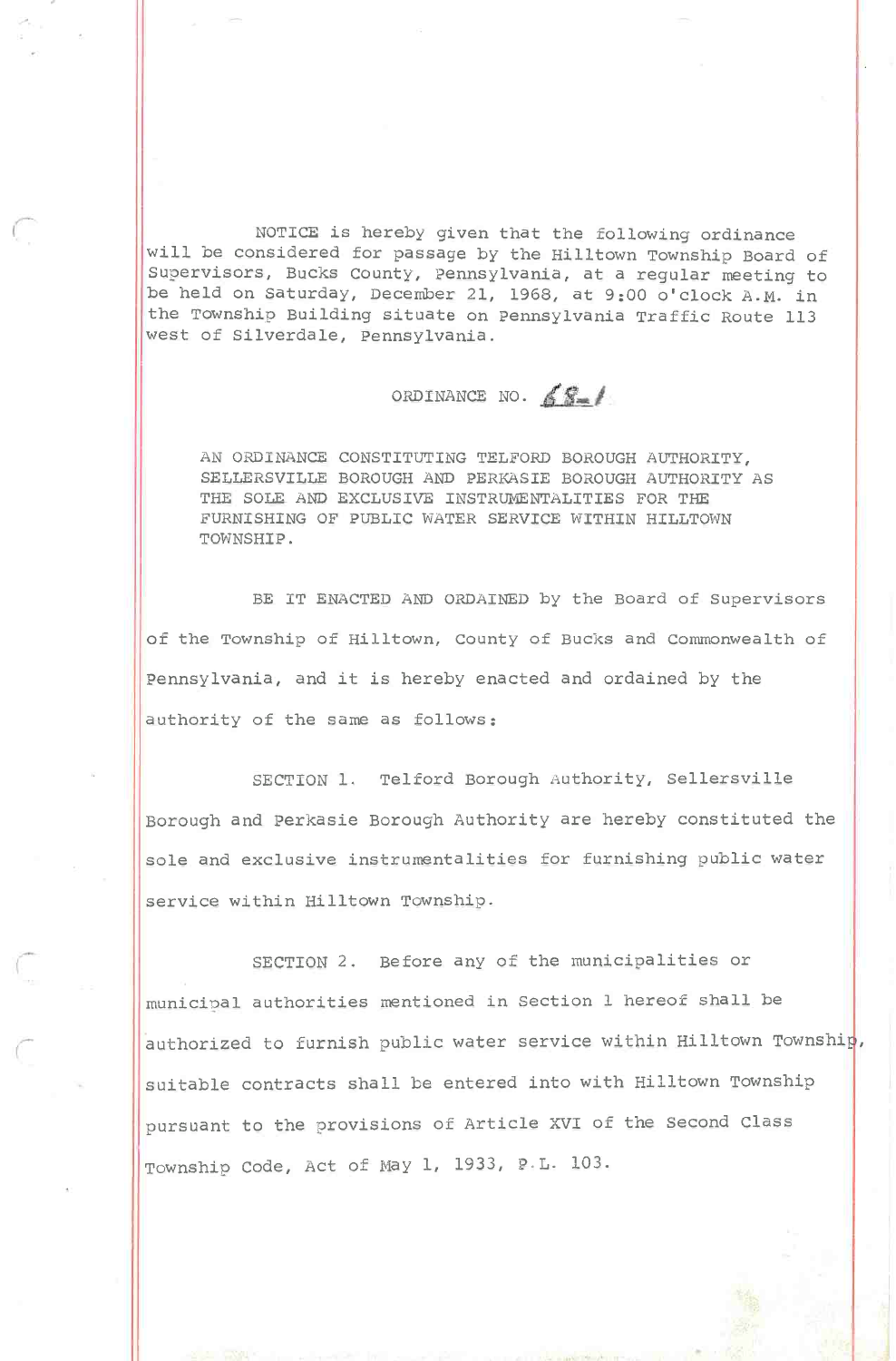ENACTED AND ORDAINED this  $2/tL$  day of December, A.D.,

1968.

HILLTOWN TOWNSHIP BOARD OF SUPERVISORS

Elmed & Hockwan

Tail franken Jued

Cuthur Sport